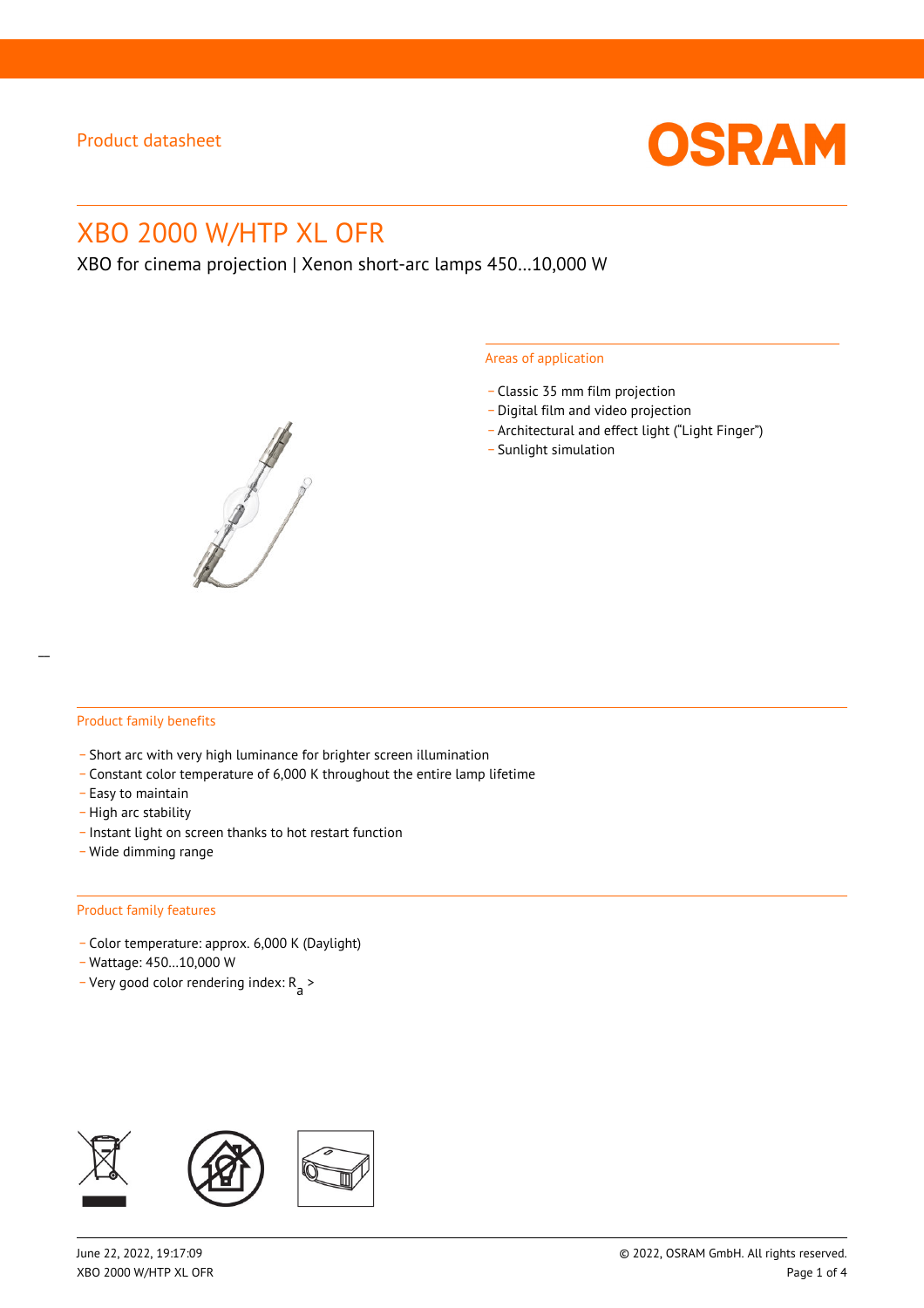# Product datasheet

#### Technical data

## **Electrical data**

| <b>Nominal current</b> | 70.00 A   |
|------------------------|-----------|
| Current control range  | 5085A     |
| Nominal wattage        | 2000.00 W |
| Nominal voltage        | 28.0 V    |

## **Dimensions & weight**



| <b>Diameter</b>                             | 52.0 mm          |  |
|---------------------------------------------|------------------|--|
| Length                                      | 375.0 mm         |  |
| Length with base excl. base pins/connection | 322.00 mm        |  |
| Light center length (LCL)                   | 142.5 mm $^{1}$  |  |
| Cable/wire length, input side               | ٠                |  |
| Electrode gap cold                          | $5.8 \text{ mm}$ |  |
| <b>Product weight</b>                       | 452.00 g         |  |

1) Distance from end of base to tip of electrode (cold)

## **Temperatures & operating conditions**

| Max. permitted ambient temp. pinch point | 230 °C |
|------------------------------------------|--------|
|                                          |        |

#### **Lifespan**

| Lifespan | 3500h |
|----------|-------|

#### **Additional product data**

| Base anode (standard designation)   | SFa25-14 |
|-------------------------------------|----------|
| Base cathode (standard designation) | SFc25-14 |

# **Capabilities**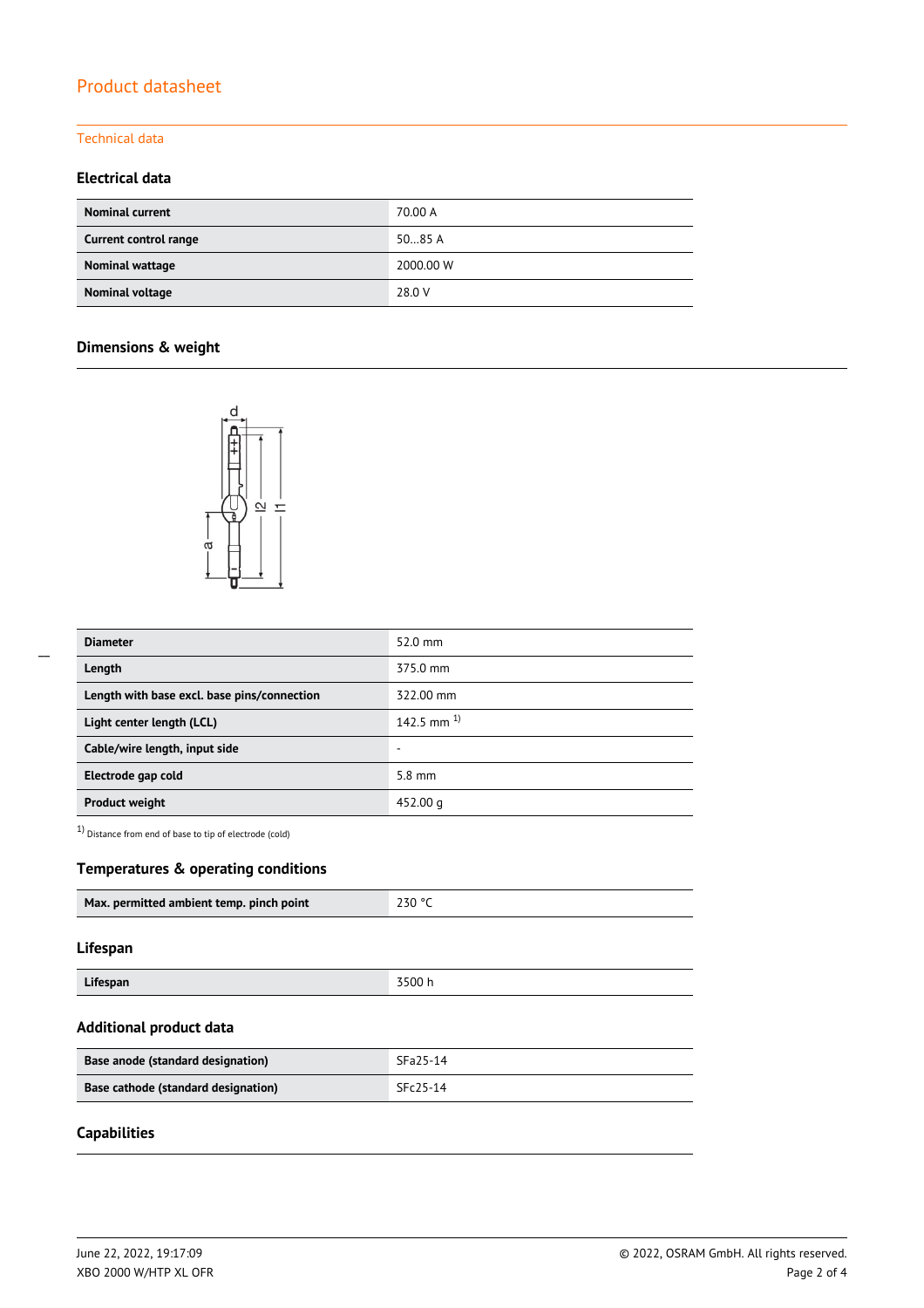# Product datasheet

| Cooling                 | Forced                |
|-------------------------|-----------------------|
| <b>Burning position</b> | s30/p30 <sup>1)</sup> |

 $1)$  For vertical burning position: anode (+) on top

## **Environmental information**

# **Information according Art. 33 of EU Regulation (EC) 1907/2006 (REACh)**

| Date of Declaration               | 04-02-2022                                                                                            |  |  |
|-----------------------------------|-------------------------------------------------------------------------------------------------------|--|--|
| <b>Primary Article Identifier</b> | 4008321244031   4008321650429                                                                         |  |  |
| <b>Candidate List Substance 1</b> | Lead                                                                                                  |  |  |
| CAS No. of substance 1            | 7439-92-1                                                                                             |  |  |
| Safe Use Instruction              | The identification of the Candidate List substance is<br>sufficient to allow safe use of the article. |  |  |
| Declaration No. in SCIP database  | 6289C378-8CB7-40D8-BD67-F74E947878C5                                                                  |  |  |

## Country specific information

| <b>Product code</b> | <b>METEL code</b> | SEG-No. | <b>STK-Number</b> | UK Org |
|---------------------|-------------------|---------|-------------------|--------|
| 4008321244031       | OSRXBO2000HTPXL   |         | $\sim$            |        |